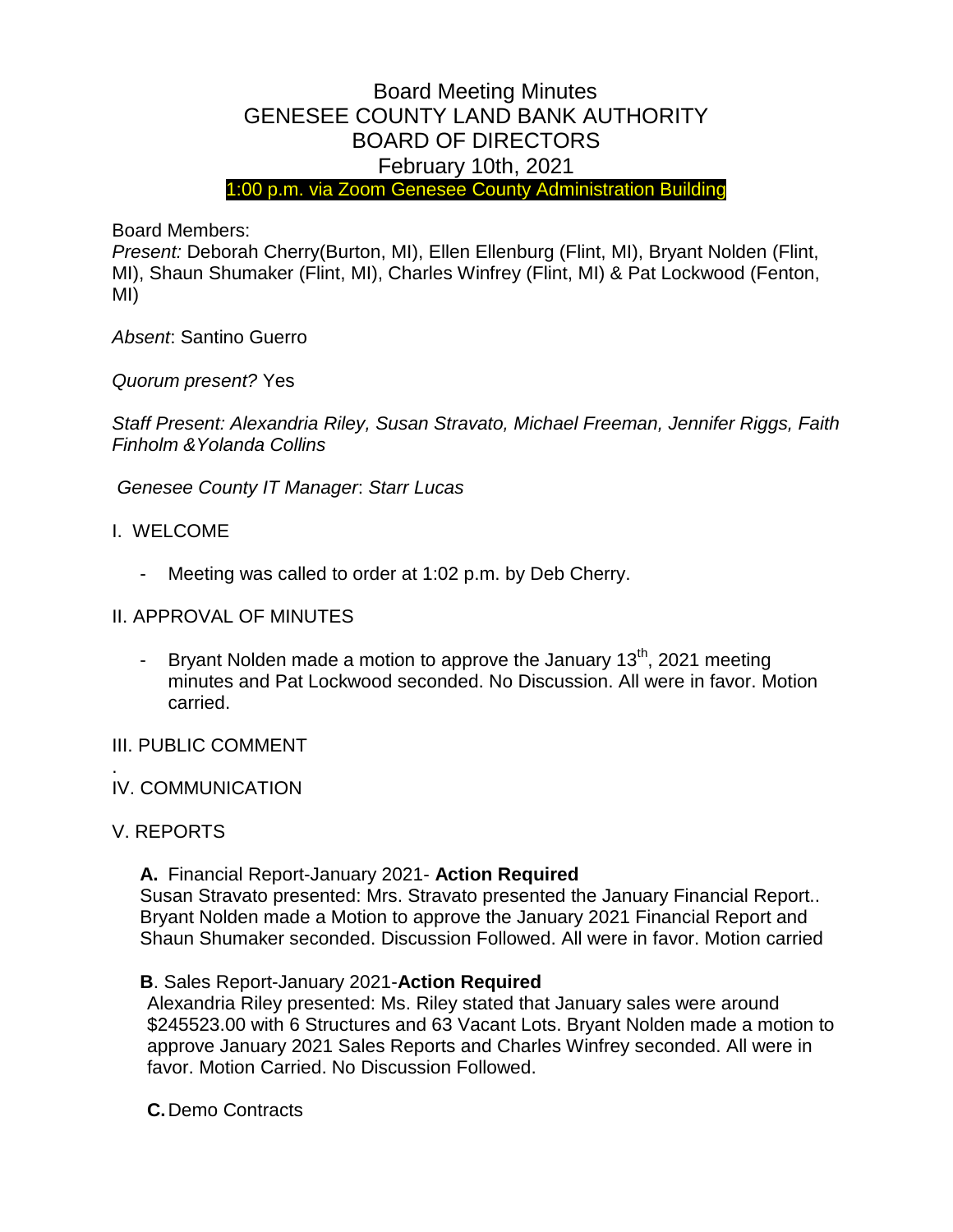# **A.** Multiple Parcel Purchase -**Action Required**

Alexandria Riley presented: Cool City Holding, LLC has requested to purchase 332 W. Eight (41-18-329-021) Cool City Holding, LLC has purchased more than three properties in 12 months and that requires Board approval. Ellen Ellenburg made a motion to approve the sale and Pat Lockwood seconded. No Discussion. All were in Favor. Motion Carried.

# **B.** Multiple Parcel Purchase -**Action Required**

Alexandria Riley presented: Aramais Panoussi has requested to purchase multiple vacant lots (40-01-176-025, -024, -023, -022). Multiple parcels require Board approval. Bryant Nolden made a motion to approve the sale and Ellen Ellenburg seconded. No Discussion followed All were in Favor. Motion Carried.

# **C.** Multiple Parcel Purchase-**Action Required**

Alexandria Riley presented: Braxton Koch has requested to purchase multiple vacant lots (41-08-135-016, -018, -019, -021, -022, -023,-024). Multiple parcels require Board approval. Shaun Shumaker made a motion to approve the Sale and Charles Winfrey seconded. No Discussion followed. All were in Favor. Motion **Carried** 

# **D.** Multiple Parcel Purchase -**Action Required**

Alexandria Riley presented: S&K Investments LLC has requested to purchase two poor condition properties to rehab: 841 Frank St. (40-14-252-036)& 2631 Thomas St (40-11-351-051). Multiple parcels require Board approval. Bryant Nolden made a motion to approve the Sale and Shawn Shumaker seconded. No Discussion. All were in Favor. Motion Carried

#### **E.** Prior Tax Foreclosure-**Action Required**

Alexandria Riley presented: Pastor Larry Taylor pf Freedom Temple, Inc has requested to purchase a vacant lot (40-02-228-008). Pastor Taylor was not the current Pastor at the time of foreclosure. Bryant Nolden made a motion to have the Sale and Charles Winfrey seconded. All were in Favor. Motion Carried

#### **F.** Prior Tax Foreclosure-**Action Required**

Alexandria Riley presented: Annie Odom has requested to purchase a vacant lot (46-36-279-027) that is located next door to her resident. Annie Odom had a prior foreclosure in 2013 and that requires Board approval. Bryant Nolden made a motion to approval the sale and Pat Lockwood seconded. No Discussion. All were in Favor. Motion Carried.

#### **G.** Option Agreement Addition-**Action Required**

Alexandria Riley presented: PK Company has requested to add an additional parcel to their current Option Agreement with GCLBA 1214 W. Fifth Ave (40-12- 358-030). Pat Lockwood made a motion to approval the Option Agreement extension and Charles Winfrey seconded. Discussion Followed. All were in Favor. Motion Carried.